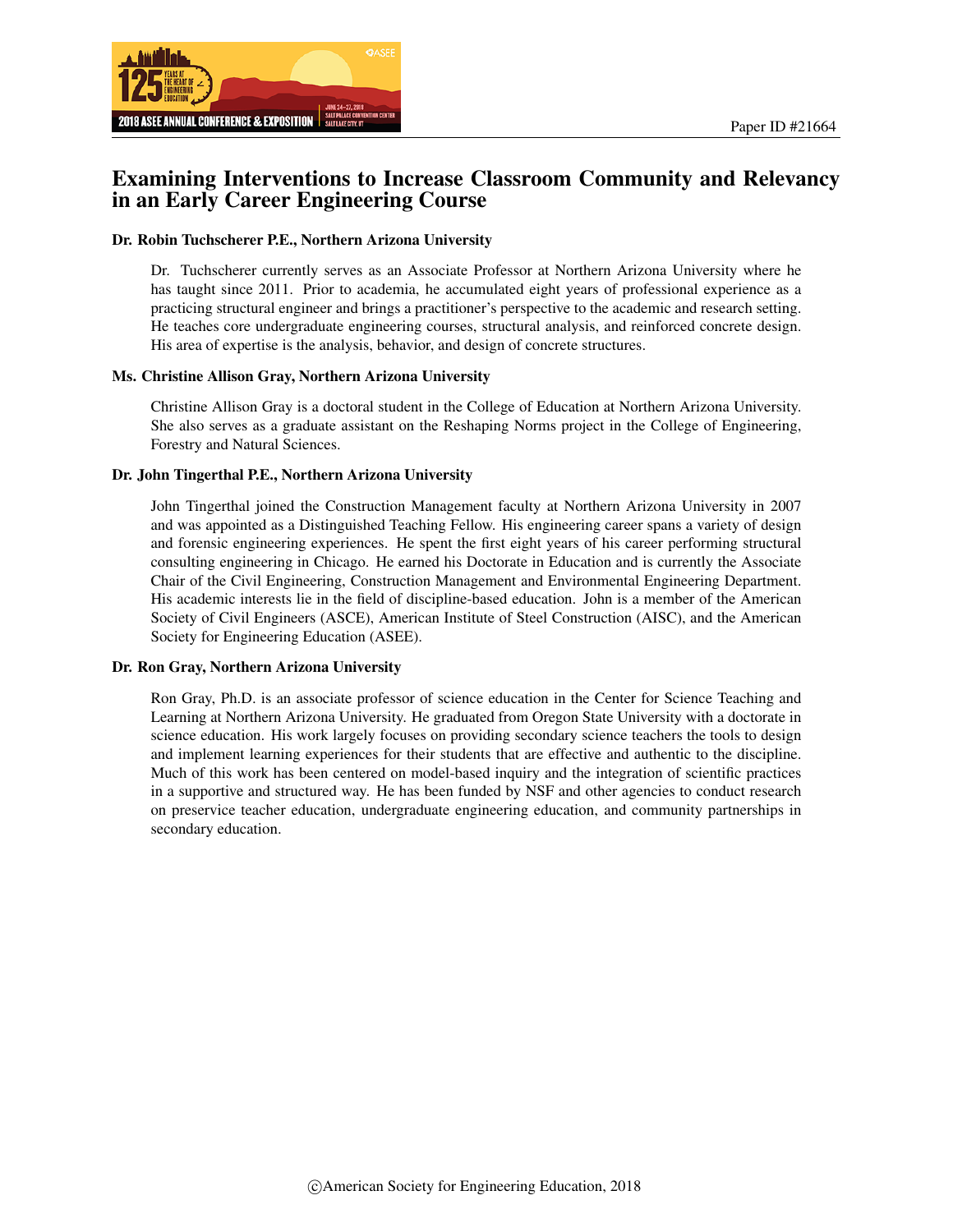# Examining interventions to increase classroom community and relevancy in an early career engineering course

### *Abstract*

The current NSF-funded project was designed to positively impact the retention of engineering majors in early career engineering courses. We build on prior work in this area through our focus on two important aspects of classroom instruction: classroom community and relevancy. In this two-year project, faculty from engineering and science education have teamed together to design, implement, and study a number of interventions related to classroom community and relevancy. As proxies for retention, we used three measures to examine specific constructs: engineering identity, engineering self-efficacy, and sense of community. In addition, we used the COPUS observational protocol to examine instructional differences between treatment and control courses.

In the first two iterations of the project, we examined the impact of micro-interventions aimed solely at increasing the students' sense of community in the early career course. These included, for example, a focus on classroom norms, strategies to increase peer-to-peer interactions, and peer testimonials to enable discussions of the challenges faced by first-year engineering students, among others. For the third and final iteration of the project, we examined the impact of interventions aimed at both classroom community and relevancy.

Based on the findings of this study and considering the context of the research plan, we have the following concluding observations. There were important instructional differences seen between the two courses as shown by the COPUS observational data. However, the effect of these differences on the three measured constructs was inconsistent. We measured a statistically significant difference in students' sense of community and engineering self-efficacy for the treatment section during the alpha iteration, but not during the subsequent beta or gamma iterations. Similarly, we found no significant difference in students' change in engineering identity between the treatment and control sections, for all iterations. It is likely the instrument used to measure identity was insufficient to measure changes over the time scale of one semester.

With that said, although tenuous, our findings provide evidence that an increase in classroom climate can effect students' engineering self-efficacy. It may be the "micro" nature of our interventions was not effective towards producing significant changes to students' sense of community, engineering self-efficacy, or engineering identity – in a large lecture-format introductory engineering course. Or, it may be the instruments employed were not sensitive to measuring the change. Nonetheless, while inconclusive, the findings of this study are provided for practitioners who may be interested in incorporating similar pedagogies into their classroom. In addition, the findings grow the knowledge-base and are available to researchers interested in extending the results into future studies.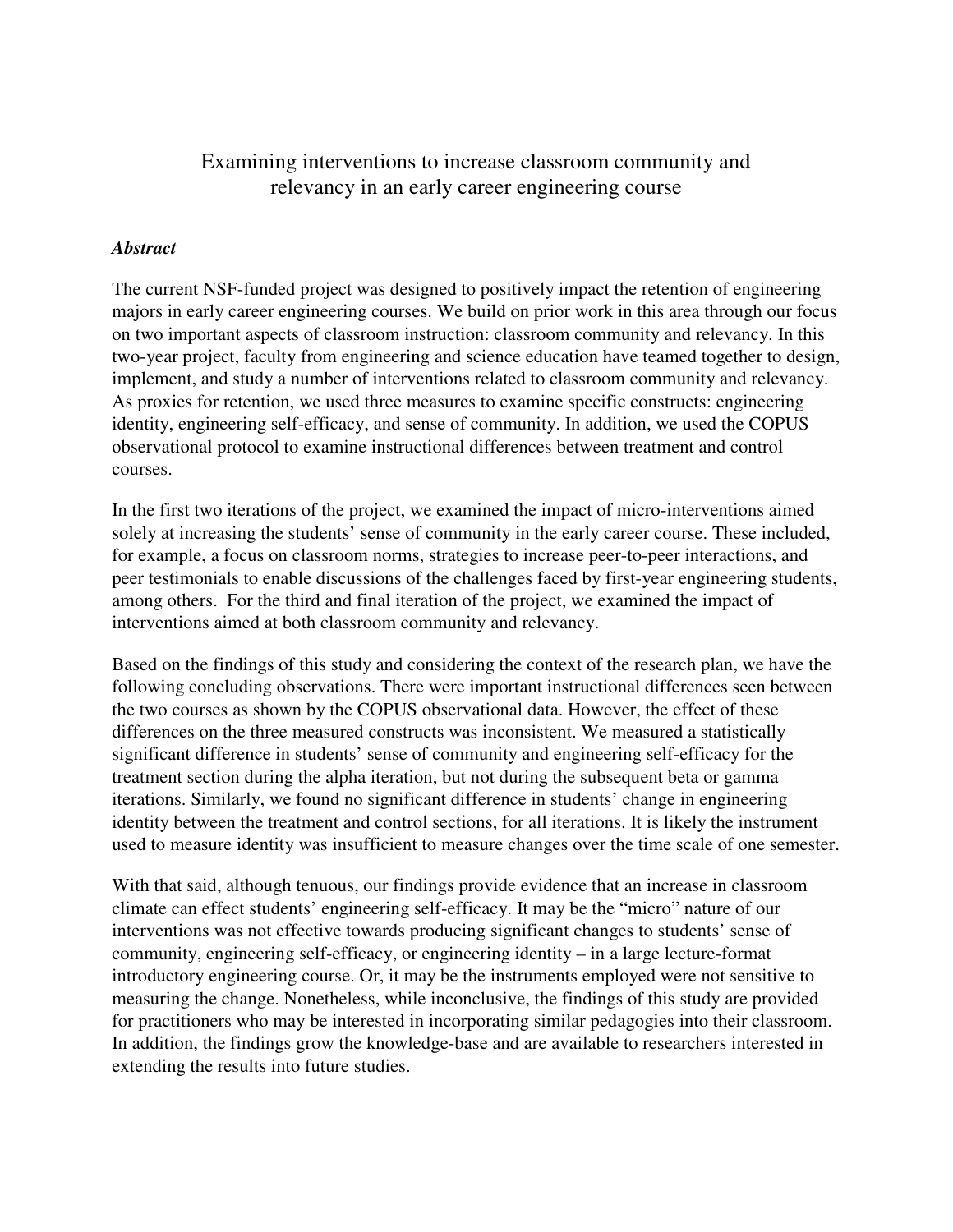### *Introduction*

The current NSF-funded project [1] was designed to positively impact the retention of engineering majors in early career engineering courses. By some estimates, roughly half the students that initially enroll in an engineering program change their major. In this two-year project, faculty from engineering and science education have teamed together to design, implement, and study a number of interventions related to two aspects of classroom instruction:

1) classroom community and; 2) relevancy.

As proxies for retention, we used three measures to examine specific constructs:

1) engineering identity; 2) engineering self-efficacy and; 3) sense of community.

In addition, we implemented a classroom observational protocol to examine instructional differences between treatment and control courses.

In the first and second iteration of the project, we examined the impact of interventions aimed solely at increasing the students' sense of community in an early career course [2]. These interventions included, placing a focus on classroom norms, implementing strategies to increase peer-to-peer interactions, and the use of peer testimonials aimed at enabling discussions of the first year challenges. In the third and final iteration of the project, we tested additional interventions designed to increase the relevancy of the curriculum for the engineering students. These additional interventions included using anchored instruction, providing local engineering examples, and increasing the focus on the social implications of engineering. We utilized an experimental design to compare the control and treatment sections.

## *Problem Description*

The curriculum and complex social norms of the classroom, campus, and home communities shape the identity of an engineering student [3]. These "norms" are the agreed upon behaviors and values which form their sense of identity within their community. Norms may be implicit or explicit; however, to exist as a norm, they must be commonly understood, reinforced, and taught [4]. Engineering norms can be described as engineering ways of knowing, thinking, and doing. As a result, many engineering curricula and pedagogies are delivered in "ways it has always been done". While this may benefit those who fit the norm, others whose identity are formed by a non-dominant race, ethnicity, gender, culture, or combination have to suppress their personal authenticity in order to fit in as engineering students and as future engineers [5]. This lack of inclusivity may result in the loss of potentially qualified engineers who do not fit the traditional mold. Thus, a change in culture is needed to expand the field.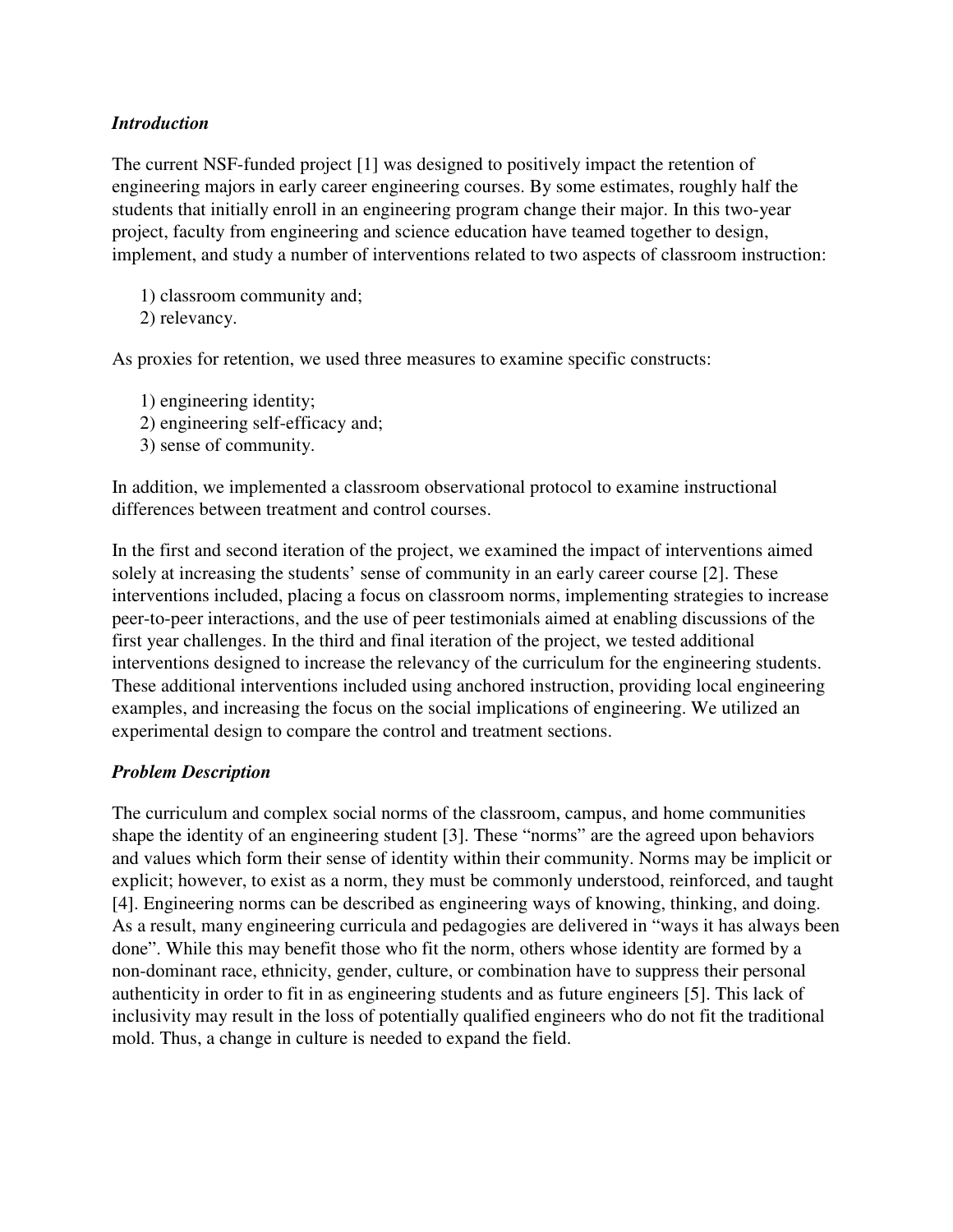# *Background*

We describe engineering norms in more detail in a companion paper [1]. In summary, these engineering ways of knowing, thinking and doing are often highly prescriptive, conformist, meritocratic, and technocratic. Individual identities, non-normative perspectives, creativity, and social implications are weakly emphasized at best, or, nonexistent at worst.

A change of culture is a long and complicated process. A shift in core values requires an internal change in behaviors and practices as well as external exposure to and reinforcement of those behaviors and practices [6]. Research over the past several decades has identified numerous factors that reduce participation of underrepresented individuals during phases of the engineering pathway. We have identified and selected the following three factors from the literature to guide this study:

- 1) *Stereotype threat* is the anxiety individuals from a stigmatized group have that their behavior may confirm [7].
- 2) *Mindset*, categorized as either "fixed" or "growth", is a set of assumptions held by one or more people that is so embedded into the culture it creates an influence within these groups to continue to accept prior behavior [8].
- 3) *Sense of belonging* is the belief that one is part of a group. While the tendency is to relate a sense of lack of belonging to underrepresented students, the data suggest lack of belonging may be the strongest factor for *all* students [9].

Based on our review of the literature [1], [7]-[9], a students' sense of belonging (i.e. their sense of selves as engineers) is the precedent to mindset, internal and external bias, and feelings of stereotype threat. As a result, we aim to expand the formation of identity by fostering students' sense of belonging through interventions aimed at:

- 1) creating an inclusive classroom community; and
- 2) incorporating relevancy into course activities.

# *Research Plan*

We implemented our study over three iterations (alpha, beta, and gamma), using a quasiexperimental design that includes a treatment course and control course for comparison, and we employ an outcome-focused approach consistent with the tenets of design-based research [10]- [13]. This project uses instruments validated by others to measure classroom community [14], self-efficacy [15], engineering identity [16], and classroom practices [16].

The engineering course that is targeted for this project is *Engineering Mechanics: Statics* (Statics). We selected this course because it represents students' first exposure to a highly technocratic engineering content and, consequently, the first "weed out" course for mechanical, civil, and environmental engineers.

We implemented a series of interventions aimed at building a sense of community in the classroom and instilling relevancy into the course concepts. Figure 1 provides an overview of the framework for these interventions. A description of each item follows.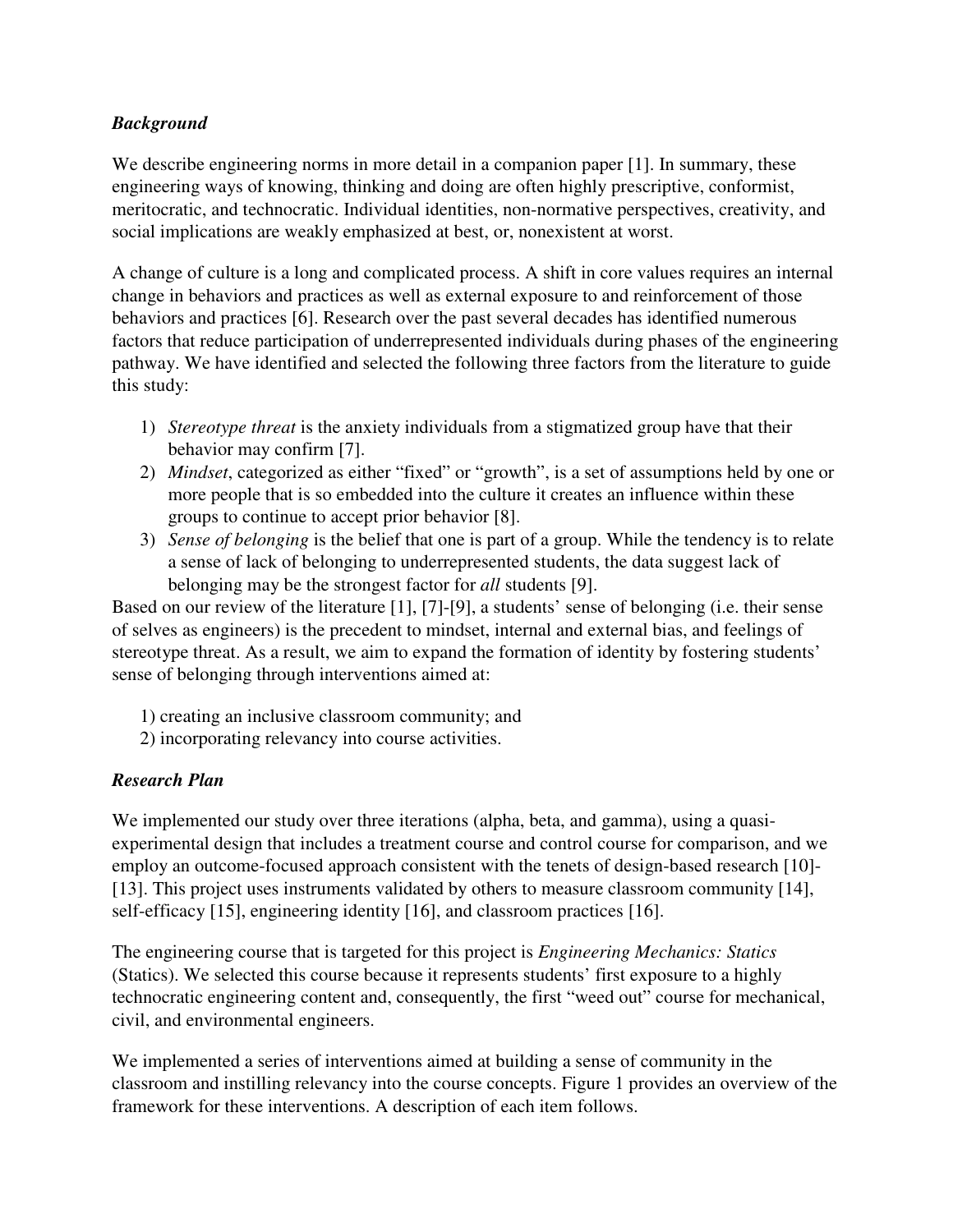

 *Figure 1. Framework for series of classroom interventions.* 

# Participation Norms (Community)

Early in the semester, we explicitly discuss classroom norms and prominently post these norms in the classroom for repeated reference throughout the term. These norms include:

- 1) "our talk is focused on reasoning";
- 2) "our talk is respectful";
- 3) "our talk is equitable";
- 4) "our questions are important"; and
- 5) "our mistakes are valuable".

# Case Studies (Community)

Case studies are presented after the first exam (a time when many may begin feeling discouraged). These testimonials are presented in the form of "Advice from Past Students" and were transcribed from interviews with upper classmen. The purpose of these case studies is to reinforce a message of a growth mindset [8] and instill a sense of belonging through the experiences of peer groups [20]. Implicitly, the purpose is to alleviate their concerns of whether or not they belong in engineering by showing them setbacks and adversity are commonly experienced by their peers.

# Group Activities (Community)

Group activities are given approximately once a week in the class. Groups are separately randomized each time and students work together to solve a relevant statics problem. The purpose of this activity is to activate their learning and to help the students build their engineering communities. They meet many of their fellow classmates and use this information when forming study groups and/or reaching out to their peers for assistance.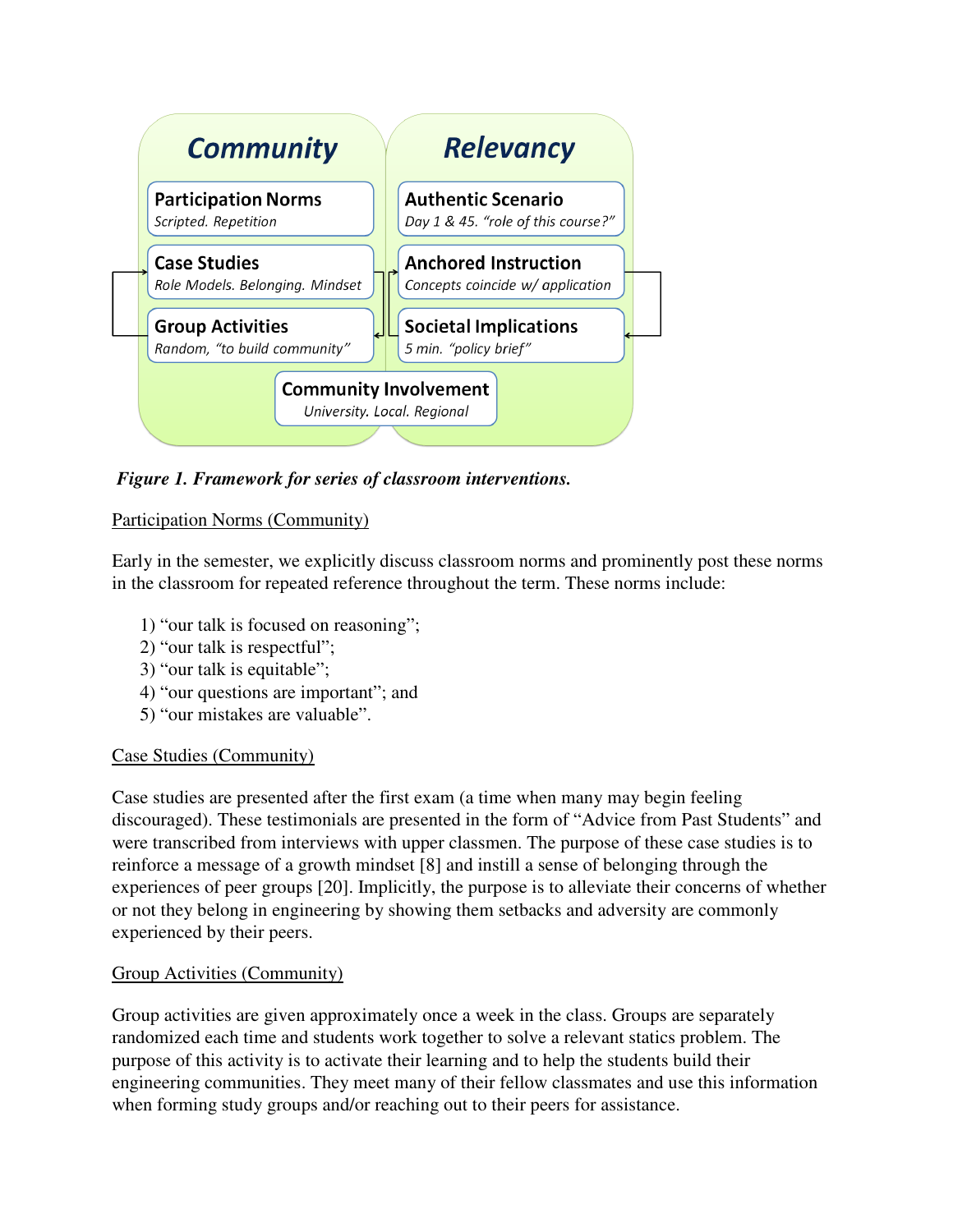#### Authentic Scenario (Relevancy)

An authentic project is assigned to pique student interest and demonstrate the applicability of the course. For this study, we used the 2007 collapse of the I-35W Bridge in Minneapolis, MN [19]. Students are asked to reflect on their past and current understandings in the form of reflection questions: "What engineering concepts do you need to explain the cause of the collapse?" "What role will this course play in preparing you to understand the cause of the collapse?" This allowed course concepts, often seen as abstract, to be directly applied to an authentic scenario.

#### Anchored Instruction (Relevancy)

Previous research shows a lack of relevancy to be a major contributing factor to students from all social groups leaving the engineering profession [21]-[24]. To combat this deficiency, we anchor a cluster of concepts to a single authentic scenario. For example, the first five concepts covered in this course (forces, moments, equilibrium, analytical model, truss analysis) are anchored to an analysis of the aforementioned I-35W Bridge collapse. After completion of a module, students are asked to complete the following reflection statements: "A *(concept)* is …" and "I use *(concept)* to understand the collapse of the I-35W Bridge by …" As a concluding exercise, students perform a truss analysis of the bridge and write a brief description of what they have done using the words: *force, moment, equilibrium, model*, and *truss analysis*. Table 1 is the concept summary table developed by student consensus throughout the first five weeks of the course: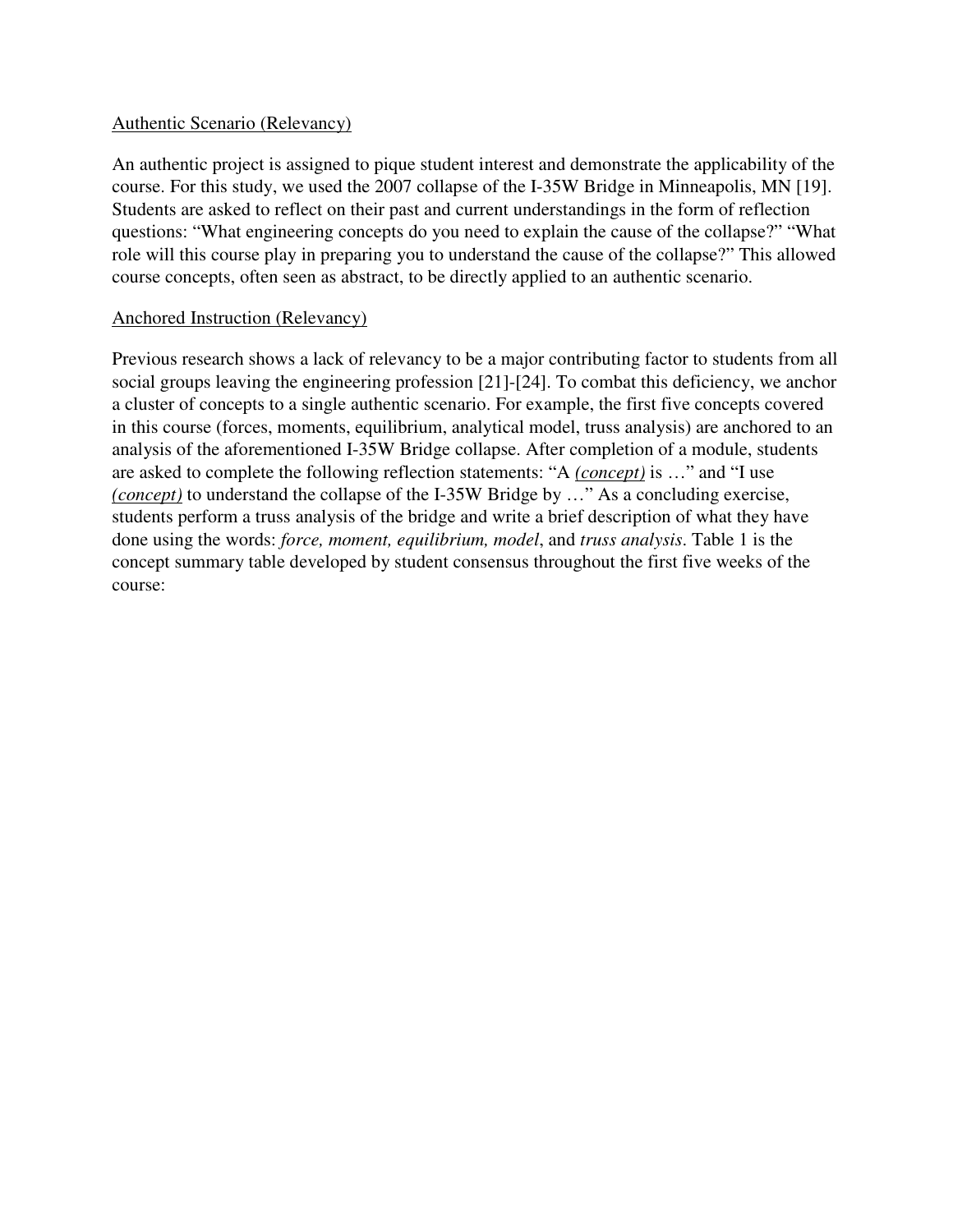| <b>Concept:</b>       | $A$ is                                                                                                                                                                                      | For a I-35W bridge or components, I use<br>$to \ldots$                                                                                                                                                                                                                   |
|-----------------------|---------------------------------------------------------------------------------------------------------------------------------------------------------------------------------------------|--------------------------------------------------------------------------------------------------------------------------------------------------------------------------------------------------------------------------------------------------------------------------|
| Force                 | A force is  a weight,<br>"push", or "pull" applied to<br>object, or a pressure<br>concentrated to a single<br>point. A force contains both a<br>magnitude [e.g. N or lb.] and<br>direction. | Forces applied to the structure work<br>together to create a total force (i.e.<br>"resultant"). Sum of all applied forces and<br>all reactive forces must equal zero for the<br>structure to be in equilibrium. If one<br>component lost, structure no longer<br>stable. |
| <b>Moment</b>         | A moment is  a "twisting"<br>force" or torque. [e.g. N-m<br>or $lb$ .-ft.]                                                                                                                  | For bridges or components, I use a<br>moment to balance forces that cause<br>twisting $-$ so no twisting occurs and sum<br>of all moments is zero.                                                                                                                       |
| Equilibrium           | Equilibrium is $\ldots$ the<br>balancing of all forces on an<br>object.                                                                                                                     | For a bridge or components, I use<br>equilibrium to find the reactions to the<br>actions. Internal and external forces<br>should balance, or equal zero when<br>summed. Because if they don't balance,<br>"unbalance" = "collapse"                                       |
| <b>Model</b>          | A model is  an idealized<br>representation of object, with<br>the info needed to do an<br><i>analysis.</i>                                                                                  | For bridge or components, I use a model<br>to show given information, my<br>assumptions, loads, and supports. These<br>items are needed to determine the forces<br>within the truss elements.                                                                            |
| <b>Truss Analysis</b> | A truss analysis is  the<br>steps taken to calculate the<br>internal forces within a truss.                                                                                                 | For a bridge or component, I use a truss<br>analysis to determine the path the loads<br>take from the bridge to the supports. If any<br>of the parts within the path are not strong<br>enough then the bridge will fail.                                                 |

*Table 1. Summary of Concepts Anchored to the I-35W Bridge collapse (Spring 2018)* 

# Societal Implications (Relevancy)

A figure summarizing a contemporary engineering issue was projected on the screen before class (e.g. number of structurally deficient bridges in the U.S., events that led to the Ford Pinto failure, novel bridges, worldwide and regional water consumption, etc.) on a weekly basis. The figure was often accompanied with a thought provoking question (e.g. "What should we have done?" "What should we do next?"). In this way, as students find their seats, they were actively thinking and discussing broader professional or societal issues of the profession prior to class. We followed up with a quick group discussion during the first few minutes of class.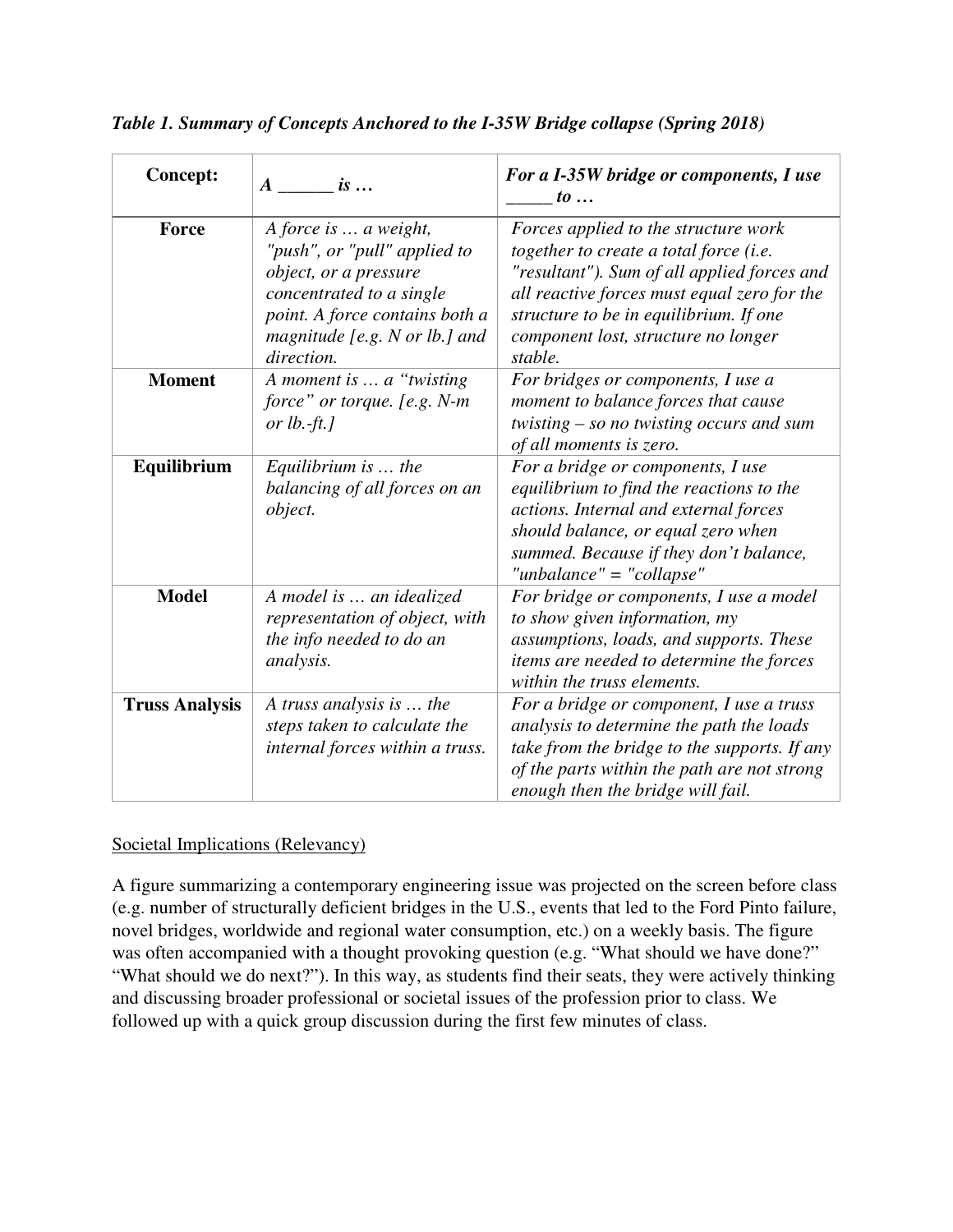## Community Involvement (Community and Relevancy)

Prior to class, a Flagstaff City Council meeting and agenda was projected on the screen. Students were asked to reflect on the associated engineering considerations, in terms of the impact on themselves, their professional understandings, and their community. The purpose of this activity and the previous was to appeal to students' sense of social activism and make tangible the direct correlation between students' quality of life and their local community.

### *Sample*

Each semester, two sections of Statics are offered with approximately 60 to 90 students in each. For the 2015/2016 academic year, the course was comprised of 61% Mechanical, 22% Civil engineering students, and 17% others (e.g. environmental engineering majors, or majors seeking a minor). In addition, the class was approximately 80% male and 20% female; and 25% of the total population was from an underrepresented ethnic group. Thus, with respect to engineering disciplines, Statics represents a relatively broad data pool.

For all iterations, we gave pre- and post-assessments to the students, conducted classroom observations using the COPUS classroom observation protocol, and video recorded targeted class sessions to document student and teacher interactions. In addition, at the time of this writing we are conducting interviews with a purposeful sample of student groups and individuals. All data collection procedures were approved by the Institutional Review Board. Student assessment data was analyzed using *t*-tests and analysis of covariance (ANCOVA) techniques. This multi-method study will triangulate the findings of the quantitative and qualitative measures. We used the findings of each iteration to refine the subsequent treatment. Table 2 provides an overview of the control and treatment sections.

| <b>Section:</b> | Term:                | Spring 2017      | <b>Fall 2017</b> | <b>Spring 2018</b>    |
|-----------------|----------------------|------------------|------------------|-----------------------|
|                 | <i>Iteration:</i>    | alpha            | beta             | gamma                 |
|                 | <b>INTERVENTION:</b> | <b>COMMUNITY</b> | <b>COMMUNITY</b> | COMMUNITY + RELEVANCE |
|                 | Purpose:             | <b>Treatment</b> | <b>Treatment</b> | <b>Treatment</b>      |
|                 | $N =$                | 53               | 66               | 92                    |
| $\overline{2}$  | Purpose:             | <b>Control</b>   | <b>Control</b>   | <b>Control</b>        |
|                 | $N =$                | 66               | 70               | 60                    |

|  |  | Table 2. Overview of Control and Treatment Cohorts |
|--|--|----------------------------------------------------|
|  |  |                                                    |

It is important to note, we installed only the "community" interventions during the alpha and beta iterations of this study. Both the "community" and "relevance" interventions were installed during the gamma iteration. Also, the instructors for both the control and treatment groups were the same during the alpha and beta iterations. The instructor for the control was changed for the gamma iteration – due to department priorities unrelated to this project.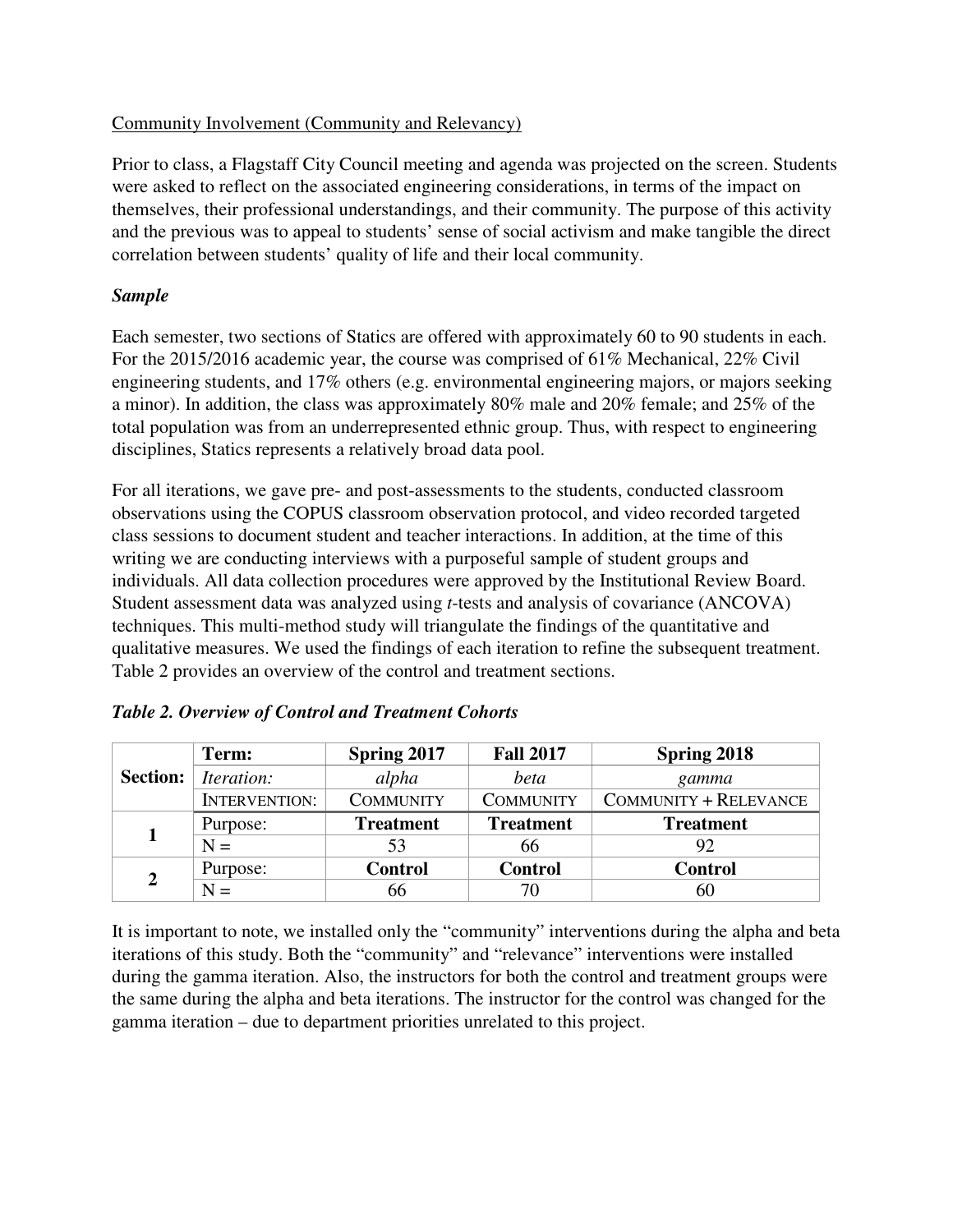# *Quantitative Results*

All interventions were implemented as described above. The results of these interventions are summarized as follows:

Classroom Community [14]. Instructors from both the treatment and control cohorts deployed this measure the second and second to last week of the semester. Results are summarized as follows.

- **Spring 2017**. A one-way ANCOVA found a **statistically significant difference** [F(1,67)  $= 8.638$ ,  $p = 0.005$ ] between the treatment and control groups community post-test scores controlling for pre-test scores. The treatment group score increased significantly (49.6 to 53.6) as compared to that of the control group (44.7 to 45.3).
- **Fall 2017**. A one-way ANCOVA **did not find a statistically significant difference**  $[F(1,104) = 1.504, p = 0.223]$  between the treatment and control groups community posttest scores controlling for pre-test scores. Both groups showed small but not statistically significant increase in community scores.
- **Spring 2018**. A one-way ANCOVA **did not find a statistically significant difference**  $[F(1,89) = 0.84, p = 0.773]$  between the treatment and control groups community posttest scores controlling for pre-test scores. The treatment group's community scores started and remained high (50.23 to 50.19) while the control group's community scores increased slightly (42.96 to 45.42).

Self-Efficacy [15]. Instructors from both the treatment and control cohorts deployed this measure the second and second to last week of the semester. Results are summarized as follows.

- **Spring 2017**. Both groups showed a decrease in self-efficacy scores as measured by the LAESE instrument. A two-sample *t*-test found a **statistically significant difference** (p = 0.04) between the treatment and control groups self-efficacy post-test scores controlling for the pre-test scores. This difference was due to a larger decrease in self-efficacy posttest scores of the control group as compared to the treatment group which remained relatively stable.
- **Fall 2017**. Both groups showed minor decreases in self-efficacy scores. A two-sample *t*test **did not find a statistically significant difference**  $(p = 0.74)$  between the treatment and control groups self-efficacy post-test scores controlling for the pre-test scores.
- **Spring 2018**. Both groups showed no significant change in self-efficacy scores. A twosample *t*-test **did not find a statistically significant difference**  $(p = 0.45)$  between the treatment and control groups self-efficacy post-test scores controlling for the pre-test scores.

Engineering Identity [16]. Instructors from both the treatment and control cohorts deployed this measure the second and second to last week of the semester. Results are summarized as follows.

● **Spring 2017**. A two-sample *t*-test **did not find a statistically significant difference** (p = 0.58) between the treatment and control groups identity post-test scores controlling for the pre-test scores. Both groups remained static in their engineering identity scores.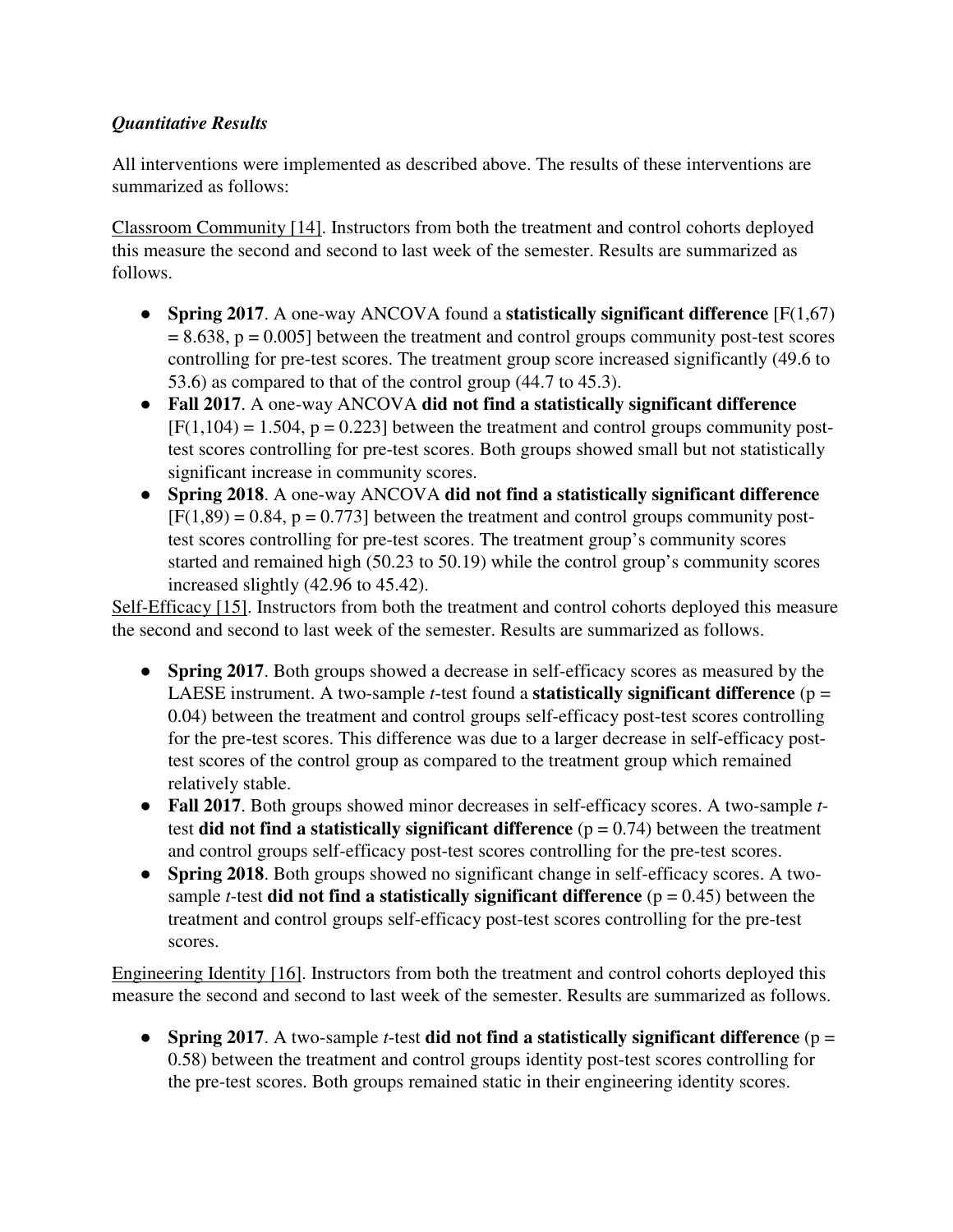- **Fall 2017**. A two-sample *t*-test **did not find a statistically significant difference** (p = 0.75) between the treatment and control groups identity post-test scores controlling for the pre-test scores. Again, both groups remained static in their engineering identity scores.
- **Spring 2018**. A two-sample *t*-test **did not find a statistically significant difference** (p = 0.16) between the treatment and control groups identity post-test scores controlling for the pre-test scores. The treatment group remained static in their identity scores while the control group increased slightly.

Classroom Practices [17]. We assessed classroom practices separately for both sections approximately 8 to 10 times throughout the term, using the COPUS measure. Results show distinct differences in instructional strategies. Figure 2 presents a summary of these results from the beta iteration (alpha and gamma results were similar).



*Figure 2. Summary of COPUS findings from Fall 2017 (similar results for Spring 2017).* 

## *Preliminary Findings and Conclusion*

Our goal for this project has been to examine the efficacy of small-scale interventions, or microinterventions, aimed at increasing the sense of community and relevancy in an early career "weed out" course for engineering majors. We have focused on micro-interventions in an attempt to provide engineering instructors with small but meaningful instructional changes that can begin to move the needle on the high attrition rate of students in the engineering majors. We have used the constructs of engineering self-efficacy and identity as proxies for attrition as they have been shown to be intricately linked. We have also utilized direct measures of classroom community and of instructional practices to examine the differences between the control and treatment sections.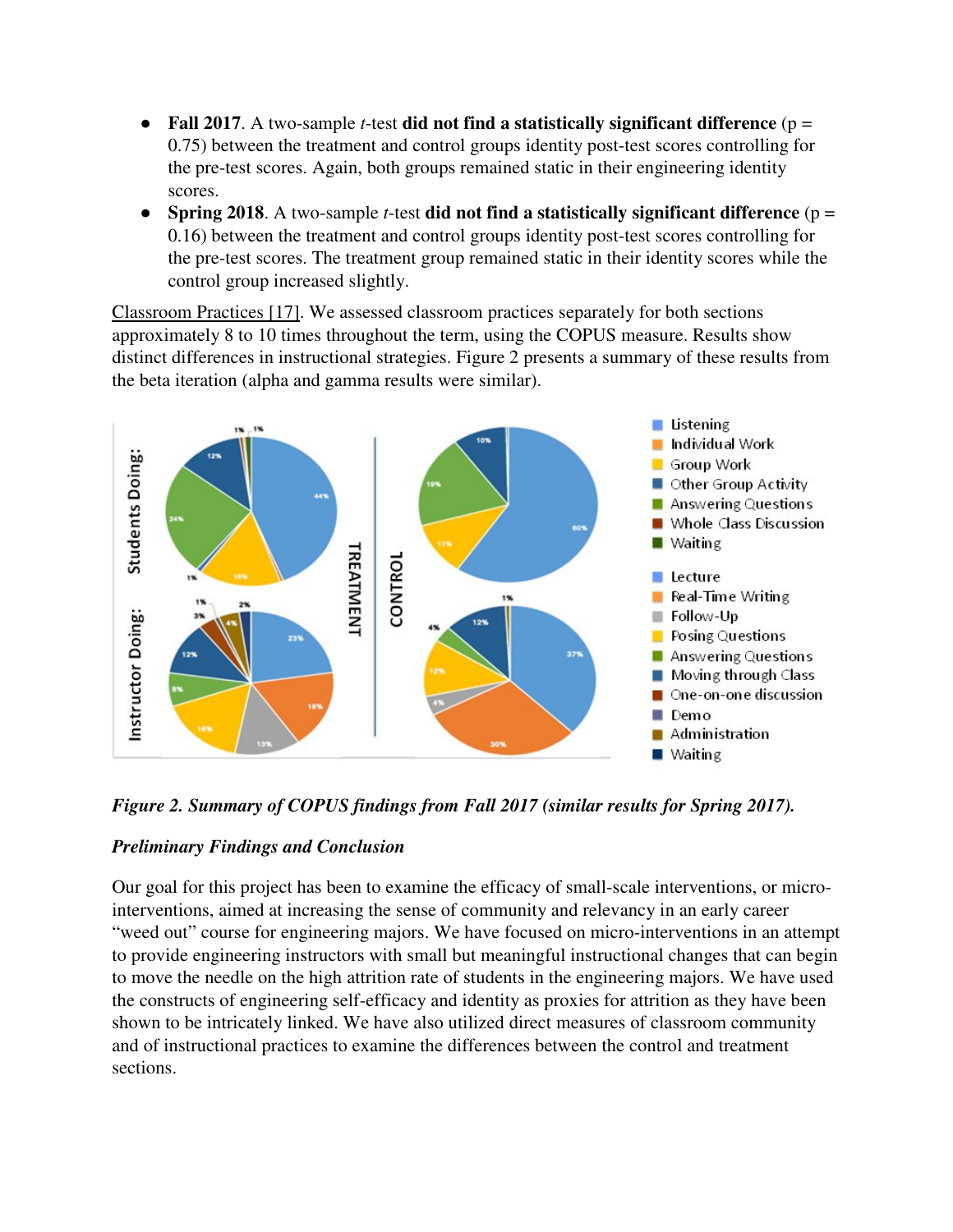Based on the findings of this study and considering the context of the above research plan, we have the following concluding observations. There were important instructional differences seen between the two courses as shown by the COPUS observational data. However, the effect of these differences on the three measured constructs has been inconsistent. For example, while moderate in size, we measured a statistically significant increase in the students' sense of community for the treatment section in the alpha iteration. That increase was not seen in the beta iteration. A similar pattern holds for the self-efficacy measure. In terms of engineering identity, little change was seen for either group. It could be that students' engineering identity was not affected in either group. However, it seems more likely that the instrument used was insufficient to measure changes over the time scale of a semester.

In the end, the results are inconclusive as the community and relevancy micro-interventions we implemented over the three iterations of the project showed variability in their effect on the three measures. However, we find tenuous evidence that an increase in classroom climate can affect the students' engineering self-efficacy as seen in the alpha iteration. In the other two iterations, we saw no significant change in community scores or self-efficacy scores. Again, the link shown here between community and self-efficacy is tenuous. However, it does provide momentum for further investigation of the link between the two constructs. In this project, the "micro" nature of the interventions may have been too small to affect the necessary change in scores consistently. In the future, a more robust or "macro" set of interventions may better connect the link between community and self-efficacy.

#### *References Cited*

- [1] Tuchscherer, R.; Gray, R.; and Gray, C. A. 2017. "Reshaping Engineering Classroom Norms to Expand the Profession", *Proceedings of the Annual Meeting of the American Society of Engineering Education*, Columbus, OH. 10 pp.
- [2] Gray, C. A.; Tuchscherer, R.; and Gray, R. 2017. "WIP: Examining Micro-interventions to Improve Classroom Community in Introductory Engineering Classrooms", *Proceedings of the Annual Meeting of the American Society of Engineering Education*, Columbus, OH. 5 pp.
- [3] K. L. Tonso. 2014. "Engineering identity," in *Handbook of engineering education research*, Cambridge University Press, pp. 267–282.
- [4] B. W. McNeill, L. Bellamy, and V. A. Burrows. 2000. "Team Norms and Communication," in *Introduction to Engineering Design, 9th ed.*, McGraw Hill Higher Education, pp. 1–13.
- [5] S. Gorman. 2014. *Peering into the Culture of a Civil Engineering Discipline and Finding the White Rabbit*, PhD Dissertation, Northern Arizona University. 285 pp.
- [6] E. Godfrey. 2007. "Cultures within cultures : Welcoming or unwelcoming for women ?," *ASEE*, 19 pp.
- [7] S. J. Spencer, C. M. Steele, and D. M. Quinn. 1999. "Stereotype threat and women's math performance," *J. Exp. Soc. Psychol.*, vol. 35, no. 1, pp. 4–28.
- [8] C. Dweck. 2006. *Mindset: The new psychology of success*.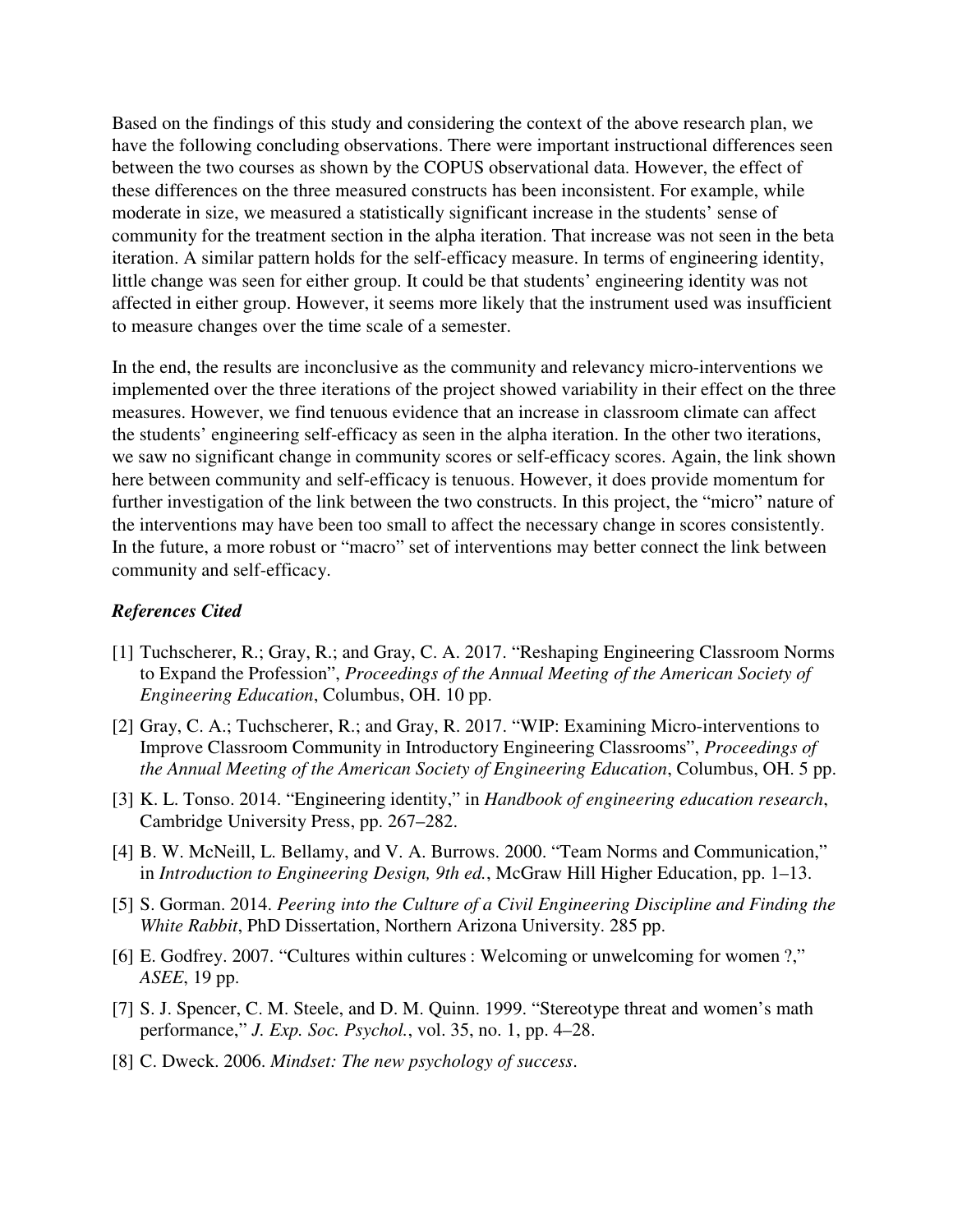- [9] R. M. Marra, K. a Rodgers, D. Shen, and B. Bogue. 2012. "Leaving Engineering: A Multi-Year Single Institution Study," *J. Eng. Educ.*, vol. 101, no. 1, pp. 6–27.
- [10] A. L. Brown. 1992. "Design experiments: Theoretical and methodological challenges in creating complex interventions in classroom settings," *J. Learn. Sci.*, vol. 2, no. 2, pp. 141– 178.
- [11] A. L. Brown and J. C. Campione. 1996. *Psychological theory and the design of innovative learning environments: On procedures, principles, and systems., Innovation*. Lawrence Erlbaum Associates, Inc.
- [12] A. Collins. 1992. *Toward a design science of education*, New direct. New York: Springer.
- [13] The Design-Based Research Collective. 2003. "Design-based research: An emerging paradigm for educational inquiry," *Educ. Res*., vol. 32, no. 1, pp. 5–8.
- [14] Rovai, A. P. 2002. "Development of an instrument to measure classroom community", *Internet and Higher Education*, Vol. 5 (2002), pp. 197-211.
- [15] Marra, R.M., M. Schuurman, C. Moore, and B. Bogue. 2005. "Women engineering students' self-efficacy beliefs—The longitudinal picture", *Proceedings of the Annual Meeting of the American Society for Engineering Education,* Portland, OR.
- [16] Godwin, A. 2016. "The Development of a Measure of Engineering Identity", *Proceedings of the Annual Meeting of the American Society for Engineering Education*, New Orleans, LA. 15 pp.
- [17] Smith, M. K.; Jones, F. H. M.; Gilbert, S. L.; and Wieman, C. E. 2013. "The Classroom Observation Protocol for Undergraduate STEM (COPUS): A New Instrument to Characterize University STEM Classroom Practices", *CBE-Life Sciences Education*, Vol. 12, pp. 618-627.
- [18]
- [19] National Transportation Safety Board. 2008. *Collapse of the I-35W Highway Bridge, Minneapolis, Minnesota, August 1, 2007.* Accident Reprot NTSB/HAR-08/03. NTSB, Washington, D.C. 178 pp.
- [20] G. M. Walton, C. Logel, J. M. Peach, S. J. Spencer, and M. P. Zanna. 2015. "Two Brief Interventions to Mitigate a ' Chilly Climate ' Transform Women ' s Experience , Relationships , and Achievement in Engineering," *J. Educ. Psychol*., vol. 107, no. 2, pp. 468–485.
- [21] C. Hill, C. Corbett, and A. St Rose. 2010. *Why So Few? Women in Science, Technology, Engineering, and Mathematics.*
- [22] G. Lichtenstein, H. L. Chen, K. A. Smith, and T. A. Maldonado. 2014. "Retention and persistence of women and minorities along the engineering pathway in the United States," in *Cambridge handbook of engineering education research*, A. Johri and B. Olds, Eds. Cambridge: Cambridge University Press, pp. 311–334.
- [23] G. Arastoopour, N. C. Chesler, and D. W. Shaffer. 2014. "Epistemic persistence: A simulation-based approach to increasing participation of women in engineering," *J. Women Minor. Sci. Eng*., vol. 20, no. 3, pp. 211–234.